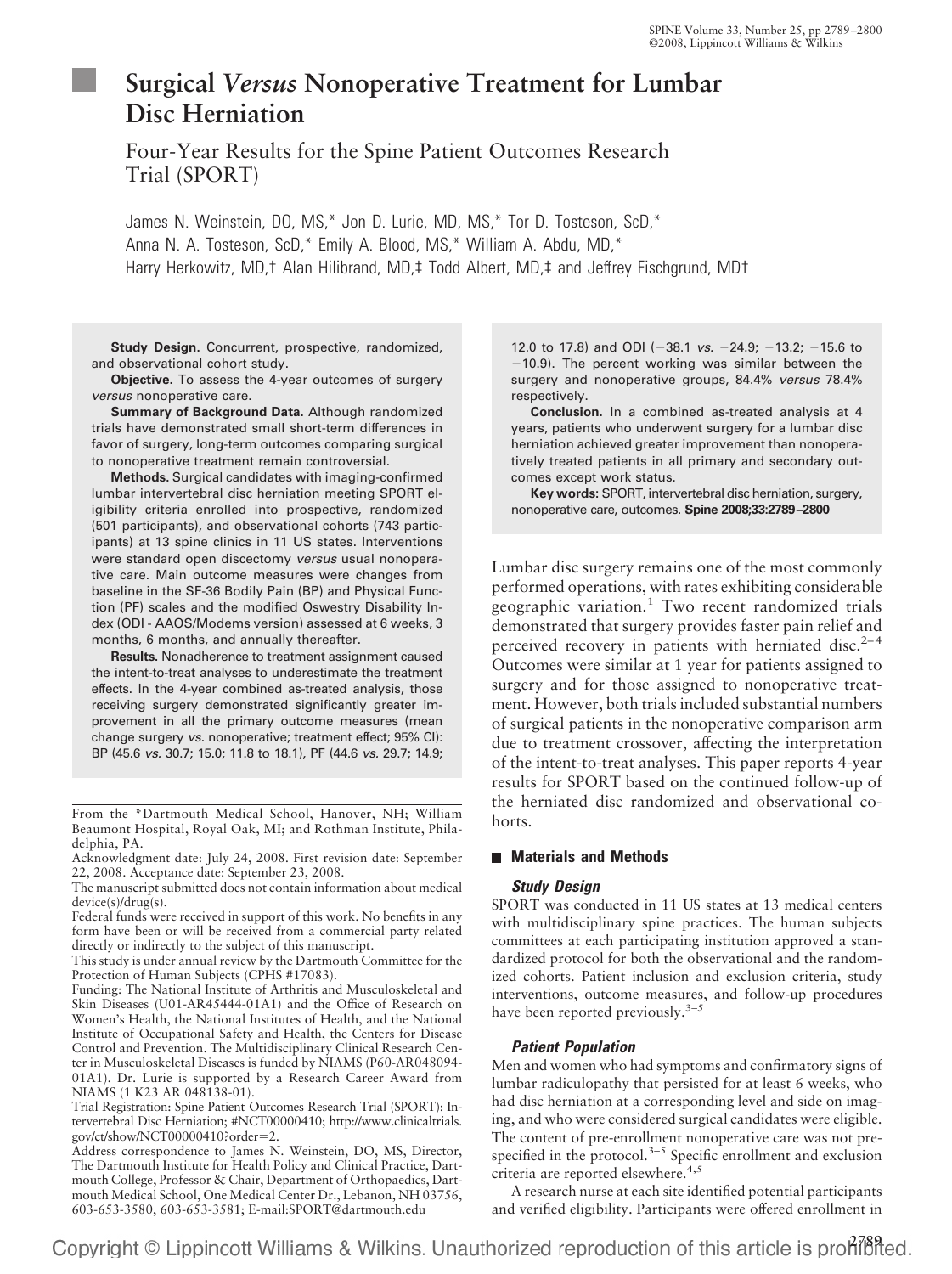either the randomized trial or the observational cohort. Enrollment began in March of 2000 and ended in November of 2004.

# *Study Interventions*

The surgery was a standard open discectomy with examination of the involved nerve root.<sup>5,6</sup> The nonoperative protocol was "usual care" recommended to include at least: active physical therapy, education/counseling with home exercise instruction, and nonsteroidal anti-inflammatory drugs if tolerated. Nonoperative treatments were individualized for each patient and tracked prospectively. $3-5$ 

#### *Study Measures*

Primary endpoints were the Bodily Pain (BP) and Physical Function (PF) scales of the SF-36 Health Survey<sup>7</sup> and the AAOS/Modems version of the Oswestry Disability Index (ODI)8 as measured at 6 weeks, 3 months, 6 months, and annually thereafter. If surgery was delayed beyond 6 weeks, additional follow-up data were obtained 6 weeks and 3 months after surgery. Secondary outcomes included patient selfreported improvement, work status, satisfaction with current symptoms and care,<sup>9</sup> and sciatica severity as measured by the sciatica bothersomeness index.<sup>10,11</sup> Treatment effect was defined as the difference in the mean changes from baseline between the surgical and nonoperative groups.

### *Statistical Considerations*

Initial analyses compared means and proportions for baseline patient characteristics between the randomized and observational cohorts and between the initial treatment arms of the individual and combined cohorts. The extent of missing data and the percentage of patients undergoing surgery were calculated by treatment arm for each scheduled follow-up. Baseline predictors of time until surgical treatment (including treatment crossovers) in both cohorts were determined *via* a stepwise proportional hazards regression model with an inclusion criterion of  $P < 0.1$  to enter and  $P > 0.05$  to exit. Predictors of missing follow-up visits at yearly intervals up to 4 years were separately determined *via* stepwise logistic regression. Baseline characteristics that predicted surgery or a missed visit at any time-point were then entered into longitudinal models of primary outcomes. Those that remained significant in the longitudinal models of outcome were included as adjusting covariates in all subsequent longitudinal regression models to adjust for potential confounding due to treatment selection bias and missing data patterns.12 In addition, baseline outcome, center, age and gender were included in all longitudinal outcome models.

Primary analyses compared surgical and nonoperative treatments using changes from baseline at each follow-up, with a mixed effects longitudinal regression model including a random individual effect to account for correlation between repeated measurements within individuals. The randomized cohort was initially analyzed on an intent-to-treat basis.<sup>4</sup> Because of crossover, subsequent analyses were based on treatments actually received. In these as-treated analyses, the treatment indicator was a time-varying covariate, allowing for variable times of surgery. Follow-up times were measured from enrollment for the intent-to-treat analyses, whereas for the as-treated analysis the follow-up times were measured from the beginning of treatment (*i.e.*, the time of surgery for the surgical group and the time of enrollment for the nonoperative group), and baseline covariates were updated to the follow-up immediately preceding the time of surgery. This procedure has the effect of including all changes from baseline before surgery in the esti-

mates of the nonoperative treatment effect and all changes after surgery in the estimates of the surgical effect. The 6-point sciatica scales and binary outcomes were analyzed *via* longitudinal models based on generalized estimating equations<sup>13</sup> using the same intent-to-treat and adjusted as-treated analysis definitions as the primary outcomes. The randomized and observational cohorts were each analyzed to produce separate astreated estimates of treatment effect. These results were compared using a Wald test to simultaneously test all follow-up visit times for differences in estimated treatment effects between the 2 cohorts.<sup>12</sup> Final analyses combined the cohorts.

To evaluate the 2 treatment arms across all time-periods, the time-weighted average of the outcomes (area under the curve) for each treatment group was computed using the estimates at each time period from the longitudinal regression models and compared using a Wald test.<sup>12</sup>

Kaplan-Meier estimates of reoperation rates at 4 years were computed for the randomized and observational cohorts and compared *via* the log-rank test.<sup>14,15</sup> Crossover from assigned surgery to nonoperative treatment and from assigned nonoperative treatment to surgery was compared *via* McNemar's test.<sup>16</sup>

Computations were done using SAS procedures PROC MIXED for continuous data and PROC GENMOD for binary and non-normal secondary outcomes (SAS version 9.1 Windows XP Pro, Cary, NC). Statistical significance was defined as  $P < 0.05$  based on a 2-sided hypothesis test with no adjustments made for multiple comparisons. Data for these analyses were collected through April 10, 2008.

#### **Results**

Overall, 1244 SPORT participants with lumbar intervertebral disc herniation were enrolled (501 in the randomized cohort, and 743 in the observational cohort) (Figure 1). In the randomized cohort, 245 were assigned to surgical treatment and 256 to nonoperative treatment. Of those randomized to surgery, 57% had surgery by 1 year and 59% by 4 years. In the group randomized to nonoperative care, 41% of patients received surgery by 1 year and 45% received surgery by 4 years. In the observational cohort, 521 patients initially chose surgery and 222 patients initially chose nonoperative care. Of those initially choosing surgery, 95% received surgery by 1 year; at 4 years no further surgeries had been reported. Of those choosing nonoperative treatment, 20% had surgery by 1 year, 24% by 4 years. In both cohorts combined, 805 patients received surgery at some point during the first 4 years; 439 (35%) remained nonoperative. Over the 4 years, 1192 (96%) of the original enrollees completed at least 1 follow-up visit and were included in the analysis (randomized cohort: 94% and observational cohort 97%); between 65% and 87% of enrollees supplied data at each follow-up interval with losses due to dropouts, missed visits, or deaths (Figure 1).

# *Patient Characteristics*

Baseline characteristics are compared in Table 1. Overall, the cohorts were similar. However, patients in the observational cohort had more disability, a strong preference for surgery, more often rated their problem as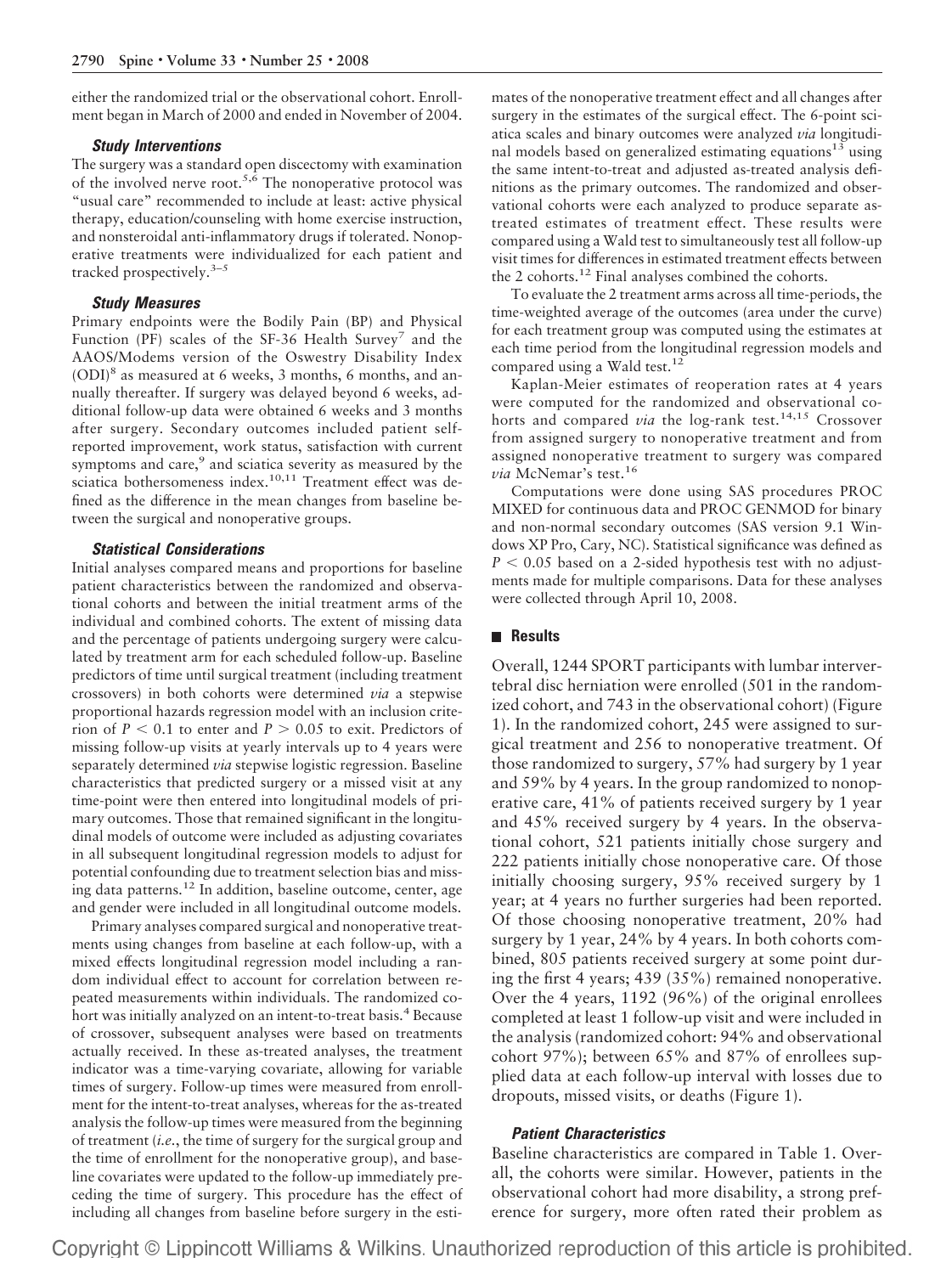

Figure 1. Exclusion, enrollment, randomization, and follow-up of trial participants. The values for surgery, withdrawal, and death are cumulative over 4 years. For example, a total of 1 patient in the group assigned to surgery died during the 4-year follow-up period. [Data set 04/10/2008].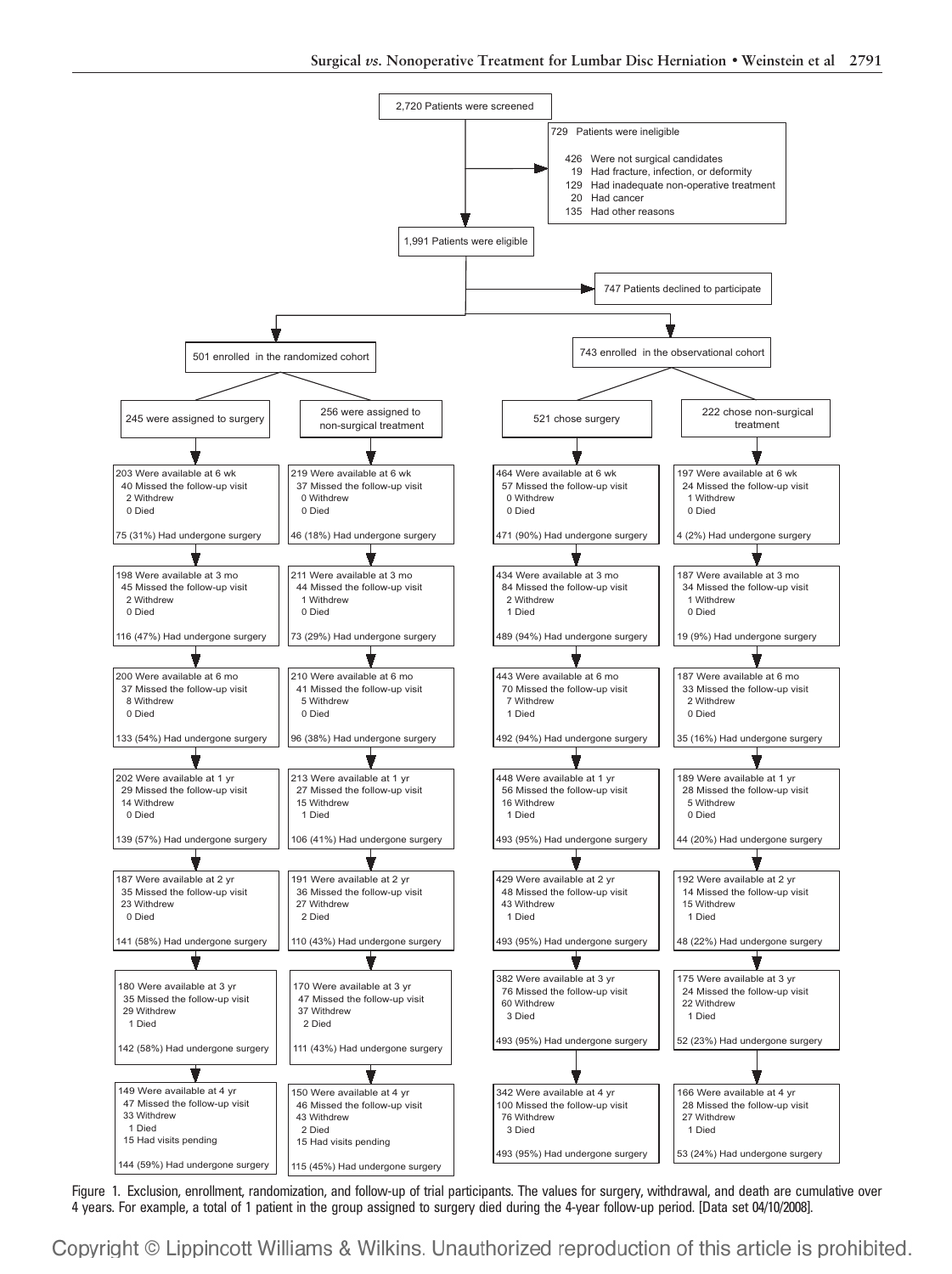|                                              |                                         |                                            |         |                        | Randomized and<br><b>Observational Cohorts</b><br><b>Combined: Treatment</b> |         |
|----------------------------------------------|-----------------------------------------|--------------------------------------------|---------|------------------------|------------------------------------------------------------------------------|---------|
|                                              |                                         | <b>SPORT Study Cohorts</b>                 |         |                        | Received*                                                                    |         |
|                                              | <b>Randomized Cohort</b><br>$(n = 473)$ | <b>Observational Cohort</b><br>$(n = 719)$ |         | Surgery<br>$(n = 788)$ | Non-Operative<br>$(n = 404)$                                                 |         |
| Mean age (stdev)                             | 42.3 (11.6)                             | 41.4 (11.2)                                | 0.16    | 40.7 (10.8)            | 43.9 (12.2)                                                                  | < 0.001 |
| Female                                       | 194 (41%)                               | 313 (44%)                                  | 0.42    | 340 (43%)              | 167 (41%)                                                                    | 0.59    |
| Ethnicity: Not Hispanict                     | 449 (95%)                               | 688 (96%)                                  | 0.64    | 752 (95%)              | 385 (95%)                                                                    | 0.97    |
| Race-White†                                  | 400 (85%)                               | 633 (88%)                                  | 0.10    | 694 (88%)              | 339 (84%)                                                                    | 0.056   |
| Education-At least some college              | 356 (75%)                               | 528 (73%)                                  | 0.52    | 571 (72%)              | 313 (77%)                                                                    | 0.072   |
| Income-Under \$50,000                        | 207 (44%)                               | 328 (46%)                                  | 0.57    | 367 (47%)              | 168 (42%)                                                                    | 0.11    |
| <b>Marital status-Married</b>                | 333 (70%)                               | 502 (70%)                                  | 0.88    | 549 (70%)              | 286 (71%)                                                                    | 0.74    |
| Work status                                  |                                         |                                            | 0.70    |                        |                                                                              | 0.004   |
| Full or part time                            | 291 (62%)                               | 431 (60%)                                  |         | 455 (58%)              | 267 (66%)                                                                    |         |
| <b>Disabled</b>                              | 58 (12%)                                | 100 (14%)                                  |         | 121 (15%)              | 37(9%)                                                                       |         |
| Other                                        | 124 (26%)                               | 187 (26%)                                  |         | 211 (27%)              | 100(25%)                                                                     |         |
| Compensation-Any‡                            | 76 (16%)                                | 132 (18%)                                  | 0.35    | 161 (20%)              | 47 (12%)                                                                     | < 0.001 |
| Mean Body Mass Index (BMI), (stdev)§         | 28(5.5)                                 | 27.9(5.6)                                  | 0.87    | 28.2(5.7)              | 27.5(5.3)                                                                    | 0.037   |
| Smoker                                       | 108 (23%)                               | 174 (24%)                                  | 0.64    | 197 (25%)              | 85 (21%)                                                                     | 0.15    |
| Comorbidities                                |                                         |                                            |         |                        |                                                                              |         |
| Depression                                   | 62 (13%)                                | 79 (11%)                                   | 0.31    | 93 (12%)               | 48 (12%)                                                                     | 0.96    |
| Joint problem                                | 97 (21%)                                | 124 (17%)                                  | 0.18    | 127 (16%)              | 94 (23%)                                                                     | 0.003   |
| Other                                        | 221 (47%)                               | 305 (42%)                                  | 0.16    | 328 (42%)              | 198 (49%)                                                                    | 0.018   |
| Time since recent episode $<$ 6 months       | 373 (79%)                               | 557 (77%)                                  | 0.62    | 609 (77%)              | 321 (79%)                                                                    | 0.43    |
| SF-36 Bodily Pain (BP) Score                 | 26.9 (17.9)                             | 25.2 (18.3)                                | 0.11    | 22.3(16.2)             | 32.9(19.7)                                                                   | < 0.001 |
| SF-36 Physical Function (PF) score           |                                         | 36.6(25.6)                                 | 0.056   |                        |                                                                              | < 0.001 |
|                                              | 39.5 (25.3)                             |                                            |         | 32.3(23.4)             | 48.2 (26.3)                                                                  |         |
| Mental Component Summary (MCS) score         | 45.9 (12)                               | 44.7 (11.2)                                | 0.086   | 44.6 (11.4)            | 46.3 (11.8)                                                                  | 0.021   |
| Oswestry Disability Index (ODI)**            | 46.9 (21)                               | 51.2(21.4)                                 | < 0.001 | 54.9 (19.6)            | 38.8 (20.4)                                                                  | < 0.001 |
| Sciatica Frequency Index (0-24)tt            | 15.6(5.5)                               | 16(5.3)                                    | 0.18    | 16.7(5.1)              | 14.3(5.6)                                                                    | < 0.001 |
| Sciatica Bothersome Index (0-24)##           | 15.2(5.2)                               | 15.8(5.3)                                  | 0.057   | 16.4(4.9)              | 13.9(5.6)                                                                    | < 0.001 |
| Satisfaction with symptoms-very dissatisfied | 370 (78%)                               | 584 (81%)                                  | 0.23    | 696 (88%)              | 258 (64%)                                                                    | < 0.001 |
| Problem getting better or worse              |                                         |                                            | < 0.001 |                        |                                                                              | < 0.001 |
| Getting better                               | 90(19%)                                 | 89 (12%)                                   |         | 65 (8%)                | 114 (28%)                                                                    |         |
| Staying about the same                       | 221 (47%)                               | 313 (44%)                                  |         | 338 (43%)              | 196 (49%)                                                                    |         |
| Getting worse                                | 161 (34%)                               | 311 (43%)                                  |         | 379 (48%)              | 93(23%)                                                                      |         |
| Treatment preference                         |                                         |                                            | < 0.001 |                        |                                                                              | < 0.001 |
| Preference for non-surg                      | 193 (41%)                               | 201 (28%)                                  |         | 120 (15%)              | 274 (68%)                                                                    |         |
| Not sure                                     | 154 (33%)                               | 43 (6%)                                    |         | 112 (14%)              | 85 (21%)                                                                     |         |
| Preference for surgery                       | 126 (27%)                               | 472 (66%)                                  |         | 553 (70%)              | 45 (11%)                                                                     |         |
| Pain radiation                               | 458 (97%)                               | 704 (98%)                                  | 0.33    | 772 (98%)              | 390 (97%)                                                                    | 0.19    |
| Straight Leg Raise Test-Ipsilateral          | 291 (62%)                               | 459 (64%)                                  | 0.45    | 515 (65%)              | 235 (58%)                                                                    | 0.018   |
| Straight Leg Raise Test-Contralateral/Both   | 67 (14%)                                | 121 (17%)                                  | 0.25    | 149 (19%)              | 39 (10%)                                                                     | < 0.001 |
| Any Neurological Deficit                     | 351 (74%)                               | 551 (77%)                                  | 0.38    | 617 (78%)              | 285 (71%)                                                                    | 0.004   |
| Reflexes-Asymmetric Depressed                | 203 (43%)                               | 278 (39%)                                  | 0.16    | 325 (41%)              | 156 (39%)                                                                    | 0.42    |
| Sensory-Asymmetric Decrease                  | 222 (47%)                               | 381 (53%)                                  | 0.047   | 429 (54%)              | 174 (43%)                                                                    | < 0.001 |
| <b>Motor-Asymmetric Weakness</b>             | 190 (40%)                               | 311 (43%)                                  | 0.32    | 354 (45%)              | 147 (36%)                                                                    | 0.006   |
| Herniation level                             |                                         |                                            | 0.087   |                        |                                                                              | < 0.001 |
| $L2-L3/L3-L4$                                | 32 (7%)                                 | 56 (8%)                                    |         | 42 (5%)                | 46 (11%)                                                                     |         |
| $L4-L5$                                      | 165 (35%)                               | 291 (40%)                                  |         | 305 (39%)              | 151 (37%)                                                                    |         |
| $L5 - S1$                                    | 275 (58%)                               | 372 (52%)                                  |         | 441 (56%)              | 206 (51%)                                                                    |         |
| Herniation type                              |                                         |                                            | 0.85    |                        |                                                                              | 0.30    |
| Protruding                                   | 126 (27%)                               | 196 (27%)                                  |         | 204 (26%)              | 118 (29%)                                                                    |         |
| Extruded                                     | 314 (66%)                               | 469 (65%)                                  |         | 530 (67%)              | 253 (63%)                                                                    |         |
| Sequestered                                  | 32(7%)                                  | 54 (8%)                                    |         | 54 (7%)                | 32(8%)                                                                       |         |
| Posterolateral herniation                    | 378 (80%)                               | 541 (75%)                                  | 0.071   | 626 (79%)              | 293 (73%)                                                                    | 0.009   |
|                                              |                                         |                                            |         |                        |                                                                              |         |

# **Table 1. Patient Baseline Demographic Characteristics, Comorbidities, and Health Status Measures According to Study Cohort and Treatment Received**

\*Patients in the two cohorts combined were classified according to whether they received surgical treatment or only nonsurgical treatment during the first 2 years of enrollment.

†Race or ethnic group was self-assessed. Whites and blacks could be either Hispanic or non-Hispanic.

‡This category includes patients who were receiving or had applications pending for workers compensation, Social Security compensation, or other compensation. §The body-mass index is the weight in kilograms divided by the square of the height in meters.

¶Other - problems related to stroke, diabetes, osteoporosis, cancer, fibromyalgia, CFS, PTSD, alcohol, drug dependence, heart, lung, liver, kidney, blood vessel, nervous system, hypertension, migraine, anxiety, stomach or bowel.

The SF-36 scores range from 0 to 100, with higher score indicating less severe symptoms.

\*\*The Oswestry Disability Index ranges from 0 to 100, with lower scores indicating less severe symptoms.

††The Sciatica Frequency Index ranges from 0 to 24, with lower scores indicating less severe symptoms.

‡‡The Sciatica Bothersomeness Index ranges from 0 to 24, with lower scores indicating less severe symptoms.

Copyright © Lippincott Williams & Wilkins. Unauthorized reproduction of this article is prohibited.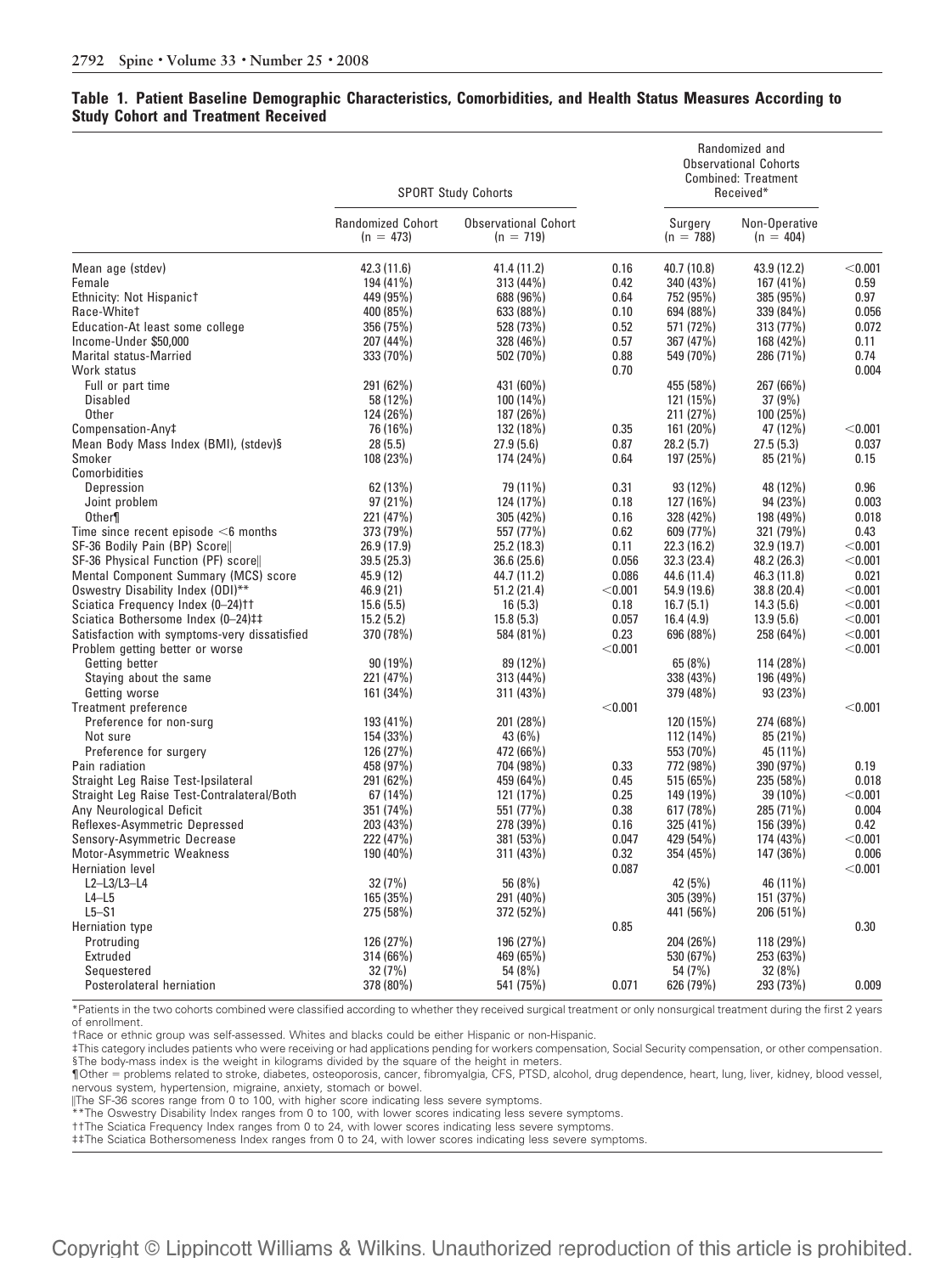worsening, and were slightly more likely to have a sensory deficit.

Summary statistics for the combined cohorts are also displayed in Table 1 according to treatment received. The study population had an overall mean age of 41.7, with a mean of 40.7 in the surgery group and a mean of 43.9 in the nonoperative group. There were slightly more men than women. Subjects receiving surgery were younger, less likely to be working, more likely to report being disabled and to be receiving compensation, had slightly greater BMI's, fewer joint and other comorbidities, more pain, frequent and bothersome sciatica, depression, dissatisfaction with their symptoms and more often rated them as getting worse, less function, and were more likely to prefer surgery. Subjects receiving surgery also had more ipsilateral and contralateral straight leg tests, and more neurologic, sensory, and motor deficits. Radiographically, their herniations were more likely to be at the L4–L5 and L5–S1 levels and to be posterolateral in location.

# *Nonoperative Treatments*

Nonoperative treatments within 4 years of enrollment were similar between the 2 cohorts. However, more observational patients reported visits to other practitioners (57% observational *vs.* 37% randomized,  $P = 0.001$ ); and randomized patients had more (randomized *vs.* observational): injections (57% *vs.* 40%,  $P = 0.001$ ), activity restriction  $(32\% \text{ vs. } 20\% \text{ P} = 0.004)$  and nar- $\cot$ ics (50% *vs.* 37%  $P = 0.005$ ).

#### *Surgical Treatment and Complications*

Overall surgical treatment and complications were similar between the 2 cohorts (Table 2). The average surgical time was slightly longer in the randomized cohort (80.6 minutes randomized *vs*. 74.9 minutes observational,  $P =$ 0.049). Median (interquartile range) values for surgical time were 74.5 minutes (57.8, 90.0) for the randomized and 70 minutes (50.0, 90.0) for the observational cohort. The average blood loss was 67.5cc in the randomized cohort *versus* 63.0cc in the observational,  $P = 0.56$ . Median (25th percentile, 75th percentile) for blood loss was 50cc (25th percentile, 75th percentile) in the randomized cohort and 50cc (25th percentile, 50th percentile) in the observational. Only 6 patients total required intraoperative transfusions. There were no perioperative mortalities. The most common surgical complication was dural tear (3% of cases). Reoperation occurred in a combined 6% of cases by 1 year, 8% at 2 years, 9% at 3 years, and 10% at 4 years post surgery. The rates of reoperation were not significantly different between the randomized and observational cohorts. Seventy-five of the 81 reoperations noted the type of reoperation; approximately 50% of these (48/75) were listed as recurrent herniations at the same level. One death occurred within 90 days postsurgery related to heart surgery at another institution; the death was judged to be unrelated and was reported to the Institutional Review Board and the Data and Safety Monitoring Board.

**Table 2. Operative Treatments, Complications and Events**

|                               | Randomized<br>Cohort | Observational<br>Cohort |         |
|-------------------------------|----------------------|-------------------------|---------|
|                               | $(n = 253)$          | $(n = 545)$             | P-Value |
| Discectomy Level              |                      |                         |         |
| $L2-L3$                       | $2(1\%)$             | 12(2%)                  | 0.27    |
| $L3-L4$                       | 7(3%)                | 20 (4%)                 | 0.69    |
| $L4-L5$                       | 97 (39%)             | 215 (40%)               | 0.98    |
| $L5 - S1$                     | 149 (60%)            | 305(56%)                | 0.32    |
| Median time to surgery in     | 6.8(4.5, 40.9)       | 0.5(0.4, 0.7)           | < 0.001 |
| months (95% CI)t              |                      |                         |         |
| Operation time, minutes (SD)  | 80.6 (41)            | 74.9 (35.5)             | 0.049   |
| Blood loss, cc (SD)           | 67.5 (99.1)          | 63 (103.2)              | 0.56    |
| <b>Blood replacement</b>      |                      |                         |         |
| Intraoperative replacement    | 4(2%)                |                         | 0.16    |
| Post-operative transfusion    | $0(0\%)$             | $2(0\%)$<br>$0(0\%)$    |         |
|                               |                      |                         | 0.26    |
| Length of stay (SD)           | 1(1.1)               | 0.94(0.9)               |         |
| Post-operative mortality      | $0(0\%)$             | $0(0\%)$                |         |
| (death within 6 weeks of      |                      |                         |         |
| surgery)                      |                      |                         |         |
| Post-operative mortality      | $0(0\%)$             | $1\pm(0.2\%)$           | 0.70    |
| (death within 3 months        |                      |                         |         |
| of surgery)                   |                      |                         |         |
| Intraoperative complications§ |                      |                         |         |
| Dural tear/spinal fluid leak  | 10(4%)               | 14 (3%)                 | 0.40    |
| Nerve root injury             | $1(0\%)$             | $1(0\%)$                | 0.84    |
| Vascular injury               | $1(0\%)$             | $0(0\%)$                | 0.69    |
| Other                         | $2(1\%)$             | $1(0\%)$                | 0.50    |
| None                          | 239 (94%)            | 530 (97%)               | 0.08    |
| Postoperative complications/  |                      |                         |         |
| events¶                       |                      |                         |         |
| Nerve root injury             | $0(0\%)$             | $1(0\%)$                | 0.69    |
| Wound hematoma                | $0(0\%)$             | $4(1\%)$                | 0.41    |
| Wound infection               | 4(2%)                | 14 (3%)                 | 0.55    |
| Other                         | 9(4%)                | 18 (3%)                 | 1       |
| None                          | 237 (95%)            | 510 (94%)               | 0.67    |
| Additional surgeries (1-year  | 10(4%)               | 36 (7%)                 | 0.13    |
| rate)                         |                      |                         |         |
| Additional surgeries (2-year  | 14 (5%)              | 49 (9%)                 | 0.082   |
| rate)                         |                      |                         |         |
| Additional surgeries (3-year  | 18 (7%)              | 52 (10%)                | 0.23    |
| rate)                         |                      |                         |         |
| Additional surgeries (4-year  | 22 (9%)              | 59 (11%)                | 0.32    |
| rate)                         |                      |                         |         |
| Recurrent disc herniation     | 13 (5%)              | 36 (7%)                 |         |
| <b>Complication or Other</b>  | $5(2\%)$             | 16 (3%)                 |         |
| New condition                 |                      |                         |         |
|                               | $2(1\%)$             | $7(1\%)$                |         |

\*259 RCT and 546 OBS patients had surgery, surgical information was available for 253 RCT patients and 545 observational patients.

‡Patient died after heart surgery at another hospital, the death was judged unrelated to spine surgery.

§None of the following were reported: aspiration, operation at wrong level, vascular injury.

¶Any reported complications up to 8 weeks post operation. None of the following were reported: bone graft complication, CSF leak, paralysis, cauda equina injury, wound dehiscence, pseudarthrosis.

One-, two-, three- and four-year post-surgical re-operation rates are Kaplan Meier estimates and p-values are based on the log-rank test. Numbers and percentages are based on the first additional surgery if more than one additional surgery.

†Median and 95% CI based on Kaplan-Meier estimates and p-value based on log-rank test.

#### *Crossover Patients*

Nonadherence to treatment assignment affected both treatment arms: patients chose to delay or decline surgery in the surgical arm and crossed over to surgery in the nonoperative arm (Figure 1). Some characteristics of crossover patients were statistically different from patients who did not cross over (Table 3). Patients crossing over to nonoperative care were older, had higher in-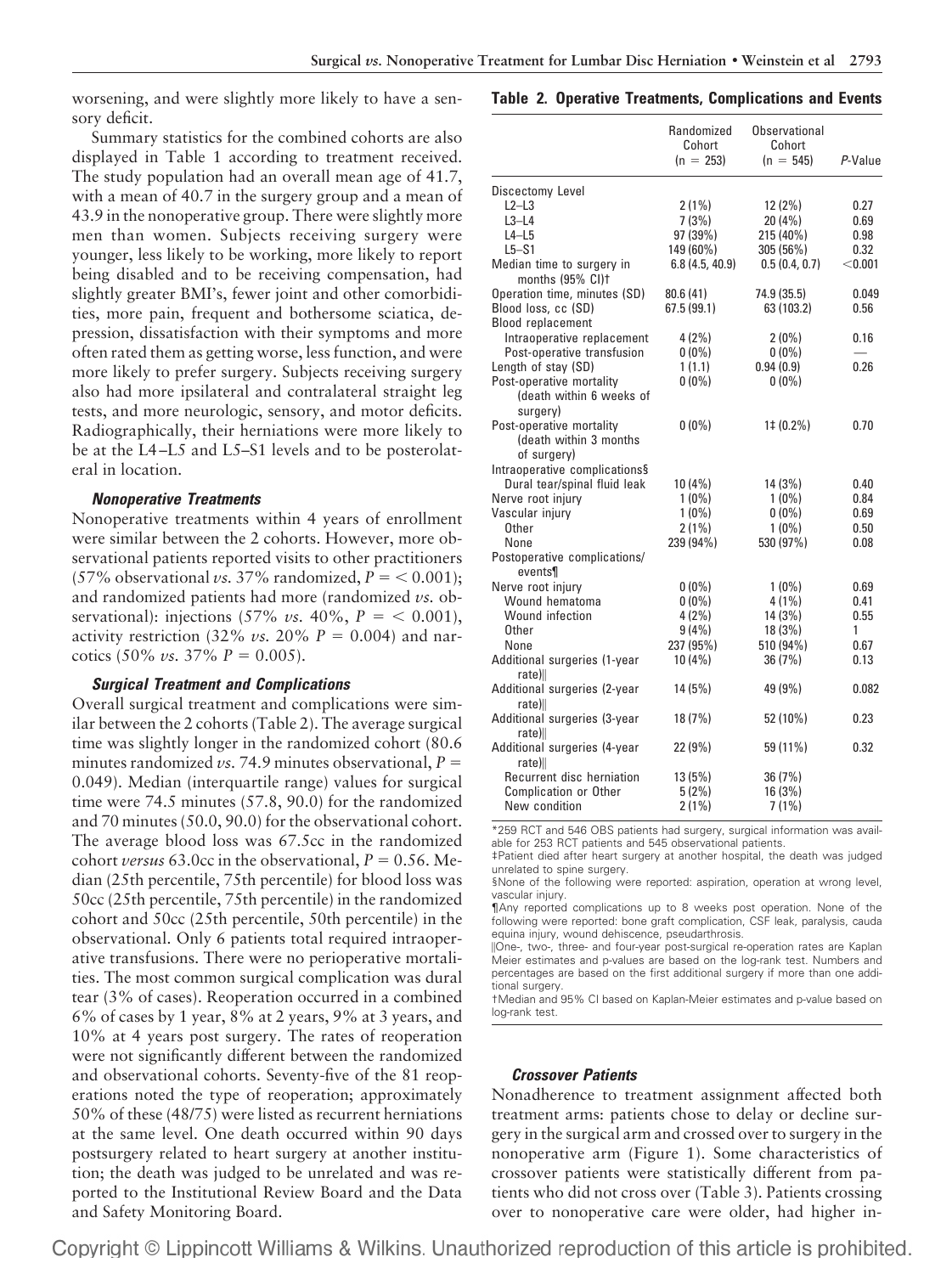|                                              |                        | Assigned to Surgery                         |         |                        | Assigned to Non-Operative                   |         |
|----------------------------------------------|------------------------|---------------------------------------------|---------|------------------------|---------------------------------------------|---------|
|                                              |                        | <b>Treatment Received within</b><br>4 Years |         |                        | <b>Treatment Received within</b><br>4 Years |         |
|                                              | Surgery<br>$(n = 143)$ | Non-Operative<br>$(n = 89)$                 | P-Value | Surgery<br>$(n = 112)$ | Non-Operative<br>$(n = 129)$                | P-Value |
| Mean age (stdev)                             | 40.2 (11)              | 44.1 (12.7)                                 | 0.01    | 41.9 (10)              | 43.8 (12.3)                                 | 0.21    |
| Income-Under \$50,000                        | 66 (46%)               | 27 (30%)                                    | 0.02    | 61(54%)                | 53 (41%)                                    | 0.052   |
| Straight Leg Raise Test-Ipsilateral          | 96 (67%)               | 47 (53%)                                    | 0.04    | 74 (66%)               | 74 (57%)                                    | 0.21    |
| Herniation level                             |                        |                                             | 0.008   |                        |                                             | 0.35    |
| $L2-L3/L3-L4$                                | 4(3%)                  | 12 (13%)                                    |         | 5(4%)                  | 11(9%)                                      |         |
| $L4-L5$                                      | 52 (36%)               | 28 (31%)                                    |         | 43 (38%)               | 42 (33%)                                    |         |
| $L5-S1$                                      | 87 (61%)               | 49 (55%)                                    |         | 64 (57%)               | 75 (58%)                                    |         |
| Bodily Pain (BP) score                       | 24.3(16.7)             | 31.6(20.4)                                  | 0.003   | 24.6 (16.8)            | 28.6(17.7)                                  | 0.072   |
| Physical Functioning (PF) score              | 36.2(24.1)             | 45.4 (25.3)                                 | 0.006   | 33.8 (23.2)            | 43.9 (26.8)                                 | 0.002   |
| Oswestry (ODI)                               | 51.2(21)               | 41.5 (20.8)                                 | < 0.001 | 51.5(19.5)             | 41.7 (20.5)                                 | < 0.001 |
| Sciatica Frequency Index (0-24)              | 16.3(5.2)              | 15.1(6)                                     | 0.11    | 16.4(5.5)              | 14.6(5.4)                                   | 0.012   |
| Sciatica Bothersome Index (0-24)             | 15.9(4.8)              | 14.7(5.6)                                   | 0.09    | 16(5)                  | 14.1(5.3)                                   | 0.004   |
| Satisfaction with symptoms-very dissatisfied | 126 (88%)              | 58 (65%)                                    | < 0.001 | 96 (86%)               | 90 (70%)                                    | 0.005   |
| Problem getting worse                        | 60 (42%)               | 22(25%)                                     | 0.01    | 45 (40%)               | 34 (26%)                                    | 0.032   |
| Treatment preference                         |                        |                                             | < 0.001 |                        |                                             | < 0.001 |
| Preference for non-surg                      | 45 (31%)               | 51 (57%)                                    |         | 29 (26%)               | 68 (53%)                                    |         |
| Not sure                                     | 48 (34%)               | 31(35%)                                     |         | 36 (32%)               | 39 (30%)                                    |         |
| Preference for surgery                       | 50(35%)                | 7(8%)                                       |         | 47 (42%)               | 22 (17%)                                    |         |

#### **Table 3. Statistically Significant Predictors of Adherence to Treatment Among RCT Patients**

\*The SF-36 scores range from 0 to 100, with higher score indicating less severe symptoms.

†The Oswestry Disability Index ranges from 0 to 100, with lower scores indicating less severe symptoms.

‡The Sciatica Frequency Index ranges from 0 to 24, with lower scores indicating less severe symptoms.

§The Sciatica Bothersomeness Index ranges from 0 to 24, with lower scores indicating less severe symptoms.

comes and less pain and disability, were less likely to have an ipsilateral straight leg raise and to perceive their symptoms as getting worse, more likely to have a high level disc herniation and to express a baseline preference for nonoperative care, and were less dissatisfied with their symptoms. Patients crossing over to surgery within 4 years had lower income, worse physical function and more self-rated disability, were more dissatisfied with their symptoms, perceived they were getting worse and expressed a baseline preference for surgery. While more patients crossed from nonoperative treatment to surgery [112 (24%)] than crossed from surgery to nonoperative treatment [89 (19%)], this difference is not significant based on a McNemar's test  $(P = 0.12)$ .

#### *Main Treatment Effects*

**Intent-to-Treat Analysis.** In the intent-to-treat analysis of the randomized cohort, all measures over 4 years favored surgery, but there were no statistically significant treatment effects in any of the primary outcome measures at any time interval (Table 4 and Figure 2). The secondary outcomes (sciatica bothersomeness index and self-rated improvement) were statistically significant in favor of surgery in the intent-to-treat analysis at 1 year<sup>4</sup>; significance was maintained out to 4 years only for the sciatica bothersomeness index (Table 4 and Figure 3).

**As-Treated Analysis.** The global hypothesis test (not shown) comparing the as-treated treatment effects between the randomized and observational cohorts over all time periods showed no difference between the randomized and observational cohorts ( $P = 0.44$  for SF-36 BP;  $P = 0.76$  for SF-36 PF; and  $P = 0.90$  for the ODI). Treatment effects for the primary outcomes in the combined as-treated analysis were significant at 2 years and maintained out to 4 years: SF-36 BP 15.0  $P < 0.001$ (95% CI: 11.8 to 18.1); SF-36 PF 14.9  $P < 0.001$  $(95\% \text{ CI: } 12.0 \text{ to } 17.8); \text{ODI} -13.2 \text{ } P < 0.001 \text{ } (95\%$ CI:  $-15.6$  to  $-10.9$ ) (Table 4). The footnote for Table 4 describes the controlling covariates for the final model.

Results from the intent-to-treat and as-treated analyses of the 2 cohorts are compared in Figure 2. The astreated treatment effects significantly favored surgery in both cohorts. In the combined analysis, treatment effects were statistically significant in favor of surgery for all primary and secondary outcome measures (with the exception of work status) at each time point (Table 4 and Figure 3).

The treatment effects for the secondary measures of sciatica bothersomeness, satisfaction, and self-rated improvement narrowed between 3 months and 2 years but remained significant at all periods. Work status was significantly worse in the surgery group at 3 months due to surgery patients recovering from surgery; work status thereafter showed a small but nonsignificant benefit for surgery. At 4 years, the adjusted percentage of patients working was 84.4% surgical *versus* 78.4% nonoperative, treatment effect 6.0 (95% CI:  $-0.9$ , 12.9) (Table 4 and Figure 3).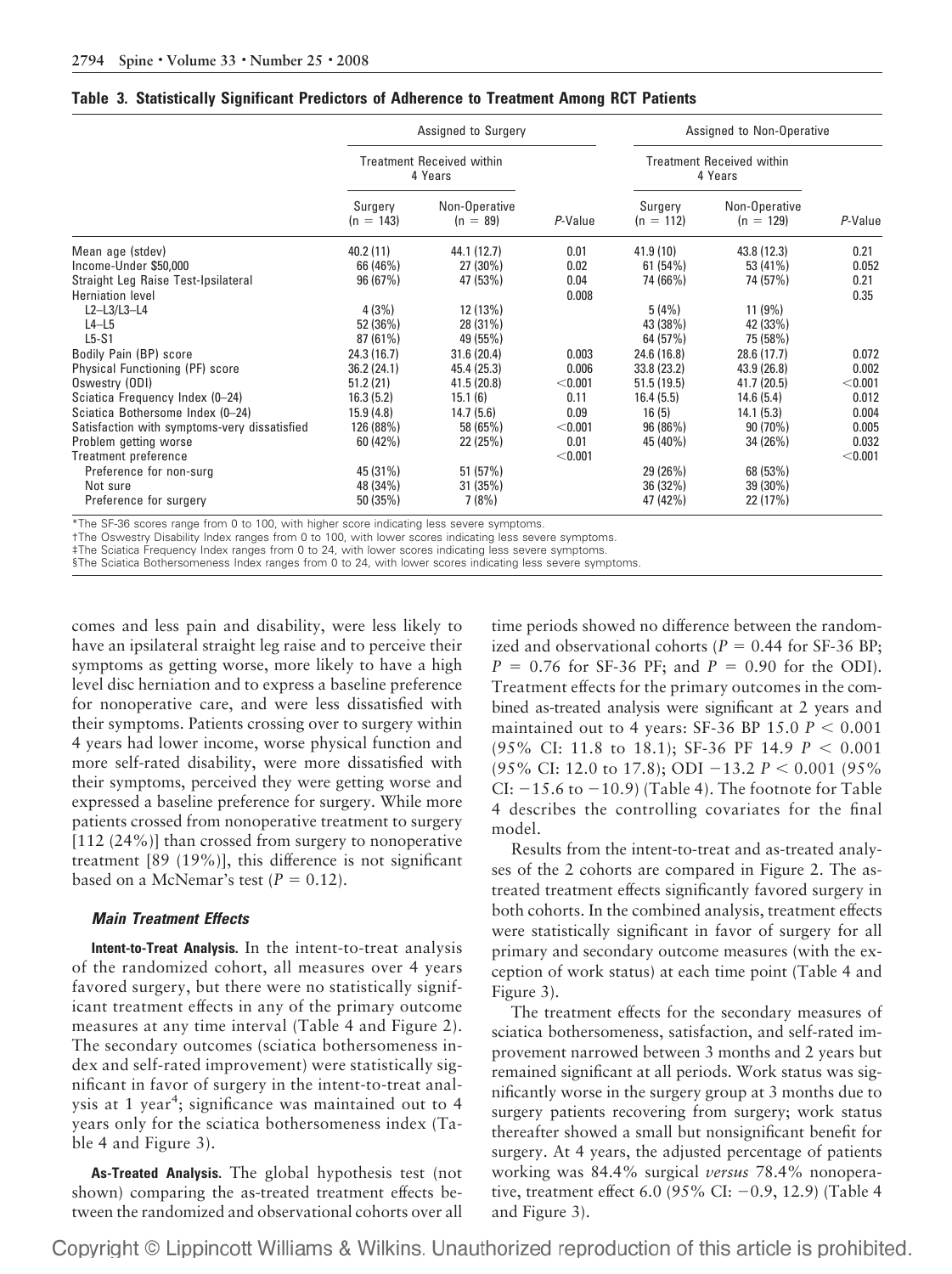| e<br>S<br>f<br>I                              |   |
|-----------------------------------------------|---|
|                                               |   |
| i<br>j                                        |   |
| ı<br>١<br>ە<br>م<br>Ē                         |   |
| $\overline{\phantom{a}}$<br>l<br><u>linte</u> | j |
|                                               | ¢ |
| <br> <br>                                     |   |

|                                                                                                                                                                                                                                                                                                                                                                                                                                                                                                                                                                                                                                                                                                                                                                                                                                                                                                                                                                                                                                                                                                                                                                                                                                                                                                                                                                                                             |                             |                                         | 2-Year                                                                  |                                                                                                                                                                                                                                                                         |                                          | 3-Year                                     |                                                                                      |                                           | 4-Year                                  |                                                                                                  |
|-------------------------------------------------------------------------------------------------------------------------------------------------------------------------------------------------------------------------------------------------------------------------------------------------------------------------------------------------------------------------------------------------------------------------------------------------------------------------------------------------------------------------------------------------------------------------------------------------------------------------------------------------------------------------------------------------------------------------------------------------------------------------------------------------------------------------------------------------------------------------------------------------------------------------------------------------------------------------------------------------------------------------------------------------------------------------------------------------------------------------------------------------------------------------------------------------------------------------------------------------------------------------------------------------------------------------------------------------------------------------------------------------------------|-----------------------------|-----------------------------------------|-------------------------------------------------------------------------|-------------------------------------------------------------------------------------------------------------------------------------------------------------------------------------------------------------------------------------------------------------------------|------------------------------------------|--------------------------------------------|--------------------------------------------------------------------------------------|-------------------------------------------|-----------------------------------------|--------------------------------------------------------------------------------------------------|
|                                                                                                                                                                                                                                                                                                                                                                                                                                                                                                                                                                                                                                                                                                                                                                                                                                                                                                                                                                                                                                                                                                                                                                                                                                                                                                                                                                                                             |                             |                                         | Mean Change (SE) or Percent                                             |                                                                                                                                                                                                                                                                         | Mean Change (SE)                         | Percent<br>ð                               |                                                                                      | Mean Change (SE) or Percent               |                                         |                                                                                                  |
|                                                                                                                                                                                                                                                                                                                                                                                                                                                                                                                                                                                                                                                                                                                                                                                                                                                                                                                                                                                                                                                                                                                                                                                                                                                                                                                                                                                                             | Baseline<br>Overall<br>Mean | Surgery                                 | Operative<br>Non-                                                       | Treatment Effect<br>$(95%$ CI)t                                                                                                                                                                                                                                         | Surgery                                  | Operative<br>Non-                          | Treatment Effect<br>(95% Cl)t                                                        | Surgery                                   | Operative<br>Non-                       | Treatment Effect<br>(95% CI)t                                                                    |
| SF-36 Bodily Pain (BP) (0-100) (SE)#<br>SF-36 Physical Function (PF) (0-100)<br>RCT Intent-to-treat<br>Primary outcomes                                                                                                                                                                                                                                                                                                                                                                                                                                                                                                                                                                                                                                                                                                                                                                                                                                                                                                                                                                                                                                                                                                                                                                                                                                                                                     | 26.9 (0.82)<br>39.5 (1.2)   | 40.5 (1.9)<br>$(n = 187)$<br>36.2 (2)   | $(n = 191)$<br>$37.5(1.9)$<br>$\frac{191}{2}$<br>$\overline{2}$<br>35.7 | $3.1 (-2.2, 8.4)$<br>$0.5 (-4.9, 6)$                                                                                                                                                                                                                                    | $= 180$<br>39.6 (2)<br>37.2 (2)<br>Ξ     | $= 170$<br>36.2(2)<br>34.1(2)<br>$\equiv$  | $3.4 (-2.1, 8.9)$<br>$3.1 (-2.5, 8.8)$                                               | 41.3 (2.1)<br>36.6 (2.1)<br>$n = 149$     | 36.8(2.1)<br>34.4(2.1)<br>$= 150$<br>Ξ  | $4.5(-1.2, 10.3)$<br>$2.2(-3.7, 8)$                                                              |
| Oswestry Disability Index (ODI)<br>$(0-100)$ (SE)§<br>15(3)                                                                                                                                                                                                                                                                                                                                                                                                                                                                                                                                                                                                                                                                                                                                                                                                                                                                                                                                                                                                                                                                                                                                                                                                                                                                                                                                                 | 46.9 (0.97)                 | 31.5(1.7)                               | $-28.8(1.7)$                                                            | $2.8(-7.5, 1.9)$                                                                                                                                                                                                                                                        | 31.5(1.7)                                | 27.2 (1.7)                                 | $-4.3(-9.1, 0.6)$                                                                    | 31.2(1.8)                                 | 27.6 (1.8)                              | $-3.6(-8.6, 1.4)$                                                                                |
| Secondary outcomes<br>Sciatica Bothersomeness Index                                                                                                                                                                                                                                                                                                                                                                                                                                                                                                                                                                                                                                                                                                                                                                                                                                                                                                                                                                                                                                                                                                                                                                                                                                                                                                                                                         | 15.2(0.24)                  | $-10.2(0.47)$                           | (0.47)<br>$-8.6$                                                        | $-1.6(-2.9, -0.3)$                                                                                                                                                                                                                                                      | $-10.2(0.48)$                            | 84 (0.49)                                  | $-1.8(-3.2, -0.5)$                                                                   | $-10.5(0.51)$                             | $-8.8(0.5)$                             | $-1.8$ ( $-3.2$ , $-0.4$ )                                                                       |
| Low back pain bothersomeness<br>Leg pain (0-6) (SE) <br>$(0-24)$ (SE)                                                                                                                                                                                                                                                                                                                                                                                                                                                                                                                                                                                                                                                                                                                                                                                                                                                                                                                                                                                                                                                                                                                                                                                                                                                                                                                                       | $4.6(0.1)$<br>3.9(0.1)      | $-3.3(0.2)$<br>$-1.9(0.2)$              | $-2.8(0.2)$<br>$-1.8(0.2)$                                              | $-0.5(-0.9, -0.1)$<br>$-0.1(-0.6, 0.3)$                                                                                                                                                                                                                                 | $-3.4(0.2)$<br>$-1.9(0.2)$               | $-2.8(0.2)$<br>$-1.6(0.2)$                 | $-0.6(-1.1, -0.2)$<br>$-0.3(-0.7, 0.2)$                                              | $-3.5(0.2)$<br>$-1.8(0.2)$                | $-2.9(0.2)$<br>$-1.7(0.2)$              | $-0.6$ ( $-1.1$ , $-0.2$ )<br>-0.1 ( $-0.6$ , 0.3)                                               |
| Very/somewhat satisfied w/symptoms (%)<br>Very/somewhat satisfied w/care (%)<br>Self-rated progress: major<br>$(0-6)$ (SE) <sup>**</sup>                                                                                                                                                                                                                                                                                                                                                                                                                                                                                                                                                                                                                                                                                                                                                                                                                                                                                                                                                                                                                                                                                                                                                                                                                                                                    | 3.4(1.8)                    | 68.3<br>87<br>75.7                      | a na<br>ತ ಹ ಜ                                                           | $3.3(-6.3, 13)$<br>$2.4(-4.8, 9.6)$<br>$7.2(-2, 16.3)$                                                                                                                                                                                                                  | 72.9<br>85.2<br>72.1                     | 62.4<br>66.8<br>85                         | $\begin{array}{c} 10.5\,(0.5,20.6)\\ 0.2\,(-7.4,7.8)\\ 5.3\,(-4.6,15.2) \end{array}$ | 64.7<br>89.3<br>72.5                      | 61.3<br>81.2<br>65                      | $\begin{array}{l} 3.4 \, (-7.7, 14.6) \\ 8.1 \, (-0.1, 16.2) \\ 7.5 \, (-3.2, 18.1) \end{array}$ |
| Work status: working (%)<br>improvement (%<br>RCT/OC As-treated                                                                                                                                                                                                                                                                                                                                                                                                                                                                                                                                                                                                                                                                                                                                                                                                                                                                                                                                                                                                                                                                                                                                                                                                                                                                                                                                             | 64.3 (4.8)                  | 75                                      | 5<br>۳5.                                                                | $-0.6$ $(-9.1, 8)$                                                                                                                                                                                                                                                      | 11                                       | 74.5                                       | $-3.6(-12.7, 5.6)$                                                                   | 71.4                                      | 75.1                                    | $-3.8(-13.3, 5.8)$                                                                               |
| SF-36 Bodily Pain (BP) (0-100) (SE)#<br>SF-36 Physical Function (PF) (0-100)<br>Primary outcomes                                                                                                                                                                                                                                                                                                                                                                                                                                                                                                                                                                                                                                                                                                                                                                                                                                                                                                                                                                                                                                                                                                                                                                                                                                                                                                            | 26.6 (0.5)<br>37.9 (0.7)    | 43 (0.87)<br>43.6 (0.82)<br>$(n = 662)$ | 344)<br>$31.6(1.2)$<br>$30.2(1.1)$<br>(1.1)<br>$\mathsf{L} =$           | 11.4(8.5, 14.2)<br>13.4 (10.7, 16)                                                                                                                                                                                                                                      | 44.1 (0.85<br>$= 581$<br>43.8 (0.9)<br>Ξ | 318)<br>31.8(1.2)<br>30.5(1.2)<br>$\equiv$ | 13.6(10.8, 16.4)<br>12(9, 15)                                                        | 45.6 (0.95)<br>44.6 (0.89)<br>$(n = 511)$ | $(n = 283)$<br>30.7 (1.3)<br>29.7 (1.2) | 15(11.8, 18.1)<br>14.9 (12, 17.8)                                                                |
| Oswestry Disability Index (ODI)<br>1(35)                                                                                                                                                                                                                                                                                                                                                                                                                                                                                                                                                                                                                                                                                                                                                                                                                                                                                                                                                                                                                                                                                                                                                                                                                                                                                                                                                                    | 49.3 (0.6)                  | 37.2(0.68)                              | (0.91)<br>$-24.6$                                                       | $-12.5(-14.7, -10.4)$                                                                                                                                                                                                                                                   | 37.5(0.71)                               | $-25(0.96)$                                | $-12.5(-14.8, -10.2)$                                                                | 38.1 (0.74)                               | $-24.9(1)$                              | $13.2(-15.6, -10.9)$                                                                             |
| Secondary outcomes<br>Sciatica Bothersomeness Index<br>$(0-100)$ (SE)§                                                                                                                                                                                                                                                                                                                                                                                                                                                                                                                                                                                                                                                                                                                                                                                                                                                                                                                                                                                                                                                                                                                                                                                                                                                                                                                                      | 15.5(0.1)                   | $-10.9(0.21)$                           | (0.3)<br>$-\frac{8}{5}$                                                 | $-2.8(-3.6, -2.1)$                                                                                                                                                                                                                                                      | $-11.1(0.22)$                            | 8.3 (0.32)                                 | $^{-2}$<br>$2.8(-3.6)$                                                               | $-11.5(0.23)$                             | $-8.2(0.33)$                            | $-3.3(-4.1, -2.5)$                                                                               |
| Low back pain bothersomeness<br>Leg pain (0-6) (SE) <br>$(0-24)$ (SE)                                                                                                                                                                                                                                                                                                                                                                                                                                                                                                                                                                                                                                                                                                                                                                                                                                                                                                                                                                                                                                                                                                                                                                                                                                                                                                                                       | 4.7 (0)<br>3.9 (0)          | $-3.5(0.1)$<br>$-2.1(0.1)$              | (0.1)<br>$\overline{0}$ .1)<br>$-1.5($<br>$-2.7$                        | $-0.8 (-1, -0.5)$<br>-0.7 (-0.9, -0.4)                                                                                                                                                                                                                                  | $-3.6(0.1)$<br>$-2.2(0.1)$               | $-2.9(0.1)$<br>$-1.5(0.1)$                 | $-0.7(-1, -0.5)$<br>$-0.7(-1, -0.5)$                                                 | $-3.7(0.1)$<br>$-2.2(0.1)$                | $-2.8(0.1)$<br>$-1.4(0.1)$              | $-0.9$ ( $-1.2$ , $-0.6$ )<br>$-0.8(-1, -0.5)$                                                   |
| Very/somewhat satisfied w/symptoms<br>$(0-6)$ (SE)**                                                                                                                                                                                                                                                                                                                                                                                                                                                                                                                                                                                                                                                                                                                                                                                                                                                                                                                                                                                                                                                                                                                                                                                                                                                                                                                                                        | 4.1(2)                      | 75                                      | $\infty$<br>≌,                                                          | 26.3(19.4, 33.1)                                                                                                                                                                                                                                                        | 74.3                                     | 49.9                                       | 24.4 (17.1, 31.6)                                                                    | 76.6                                      | 46.7                                    | 29.9 (22.4, 37.4)                                                                                |
| Very/somewhat satisfied w/care (%)<br>Self-rated progress: major                                                                                                                                                                                                                                                                                                                                                                                                                                                                                                                                                                                                                                                                                                                                                                                                                                                                                                                                                                                                                                                                                                                                                                                                                                                                                                                                            |                             | 91.7<br>78.3                            | $\ddot{c}$<br>79.8                                                      | 12.5 (7.1, 17.8)<br>19.7 (12.8, 26.5)                                                                                                                                                                                                                                   | 90.2<br>75.9                             | 74.6<br>53.9                               | 22 (14.6, 29.3)<br>15.6(9.4, 21.7)                                                   | 91.7<br>79.2                              | $\frac{7}{3}$                           | $14.4 (8.2, 20.7)$<br>$27.5 (19.9, 35)$                                                          |
| Work status: working (%)<br>improvement (%)                                                                                                                                                                                                                                                                                                                                                                                                                                                                                                                                                                                                                                                                                                                                                                                                                                                                                                                                                                                                                                                                                                                                                                                                                                                                                                                                                                 | 73.6 (4.4)                  | 85.4                                    | 85.1                                                                    | $0.4(-4.8, 5.5)$                                                                                                                                                                                                                                                        | 83.9                                     | 79.7                                       | $4.2(-2.1, 10.5)$                                                                    | 84.4                                      | 78.4                                    | $6(-0.9, 12.9)$                                                                                  |
| *Adjusted for age, gender, marital status, smoking status, race, compensation, hermiation location, working status, stomach comorbidity, depression, other *** comorbidity, self-rated health trend, duration of most recent<br>ttThe sample sizes for the as-treated analyses reflect the number of patients contributing to the estimate in a given time-period using the longitudinal modeling strategy explained in the methods section, and may not<br>***Other comorbidities include: stroke, diabetes, osteoporosis, cancer, fibromyalgia, cfs, PTSD, alcohol, drug dependency, heart, lung, liver, kidne<br>##The estimates for 1Y and 2Y for IDH RCT ITT differ slightly from those<br>sThe Oswestry Disability Index ranges from 0 to 100, with lower scores indicating less severe symptoms.<br>tTreatment effect is the difference between the surgical and non-operative mean change from baseline.<br>‡The SF-36 scores range from 0 to 100, with higher score indicating less severe symptoms.<br>episode, treatment preference and baseline score (for SF-36 and ODI), and center.<br>The Sciatica Bothersomeness Index ranges from 0 to 24, with lower scores<br>** The Low Back Pain Bothersomeness Scale ranges from 0 to 6, with lower<br>The Leg Pain Bothersomeness Scale ranges from 0 to 6, with lower scores<br>correspond to the counts provided for each visit time in Figure 1. |                             |                                         |                                                                         | igia, cfs, PTSD, alcohol, drug dependency, heart, lung, liver, kidney, blood vessel, nervous system, hypertension, migraine, anxiety, stomach, bowel.<br>scores indicating less severe symptoms.<br>indicating less severe symptoms.<br>ndicating less severe symptoms. |                                          |                                            |                                                                                      |                                           |                                         |                                                                                                  |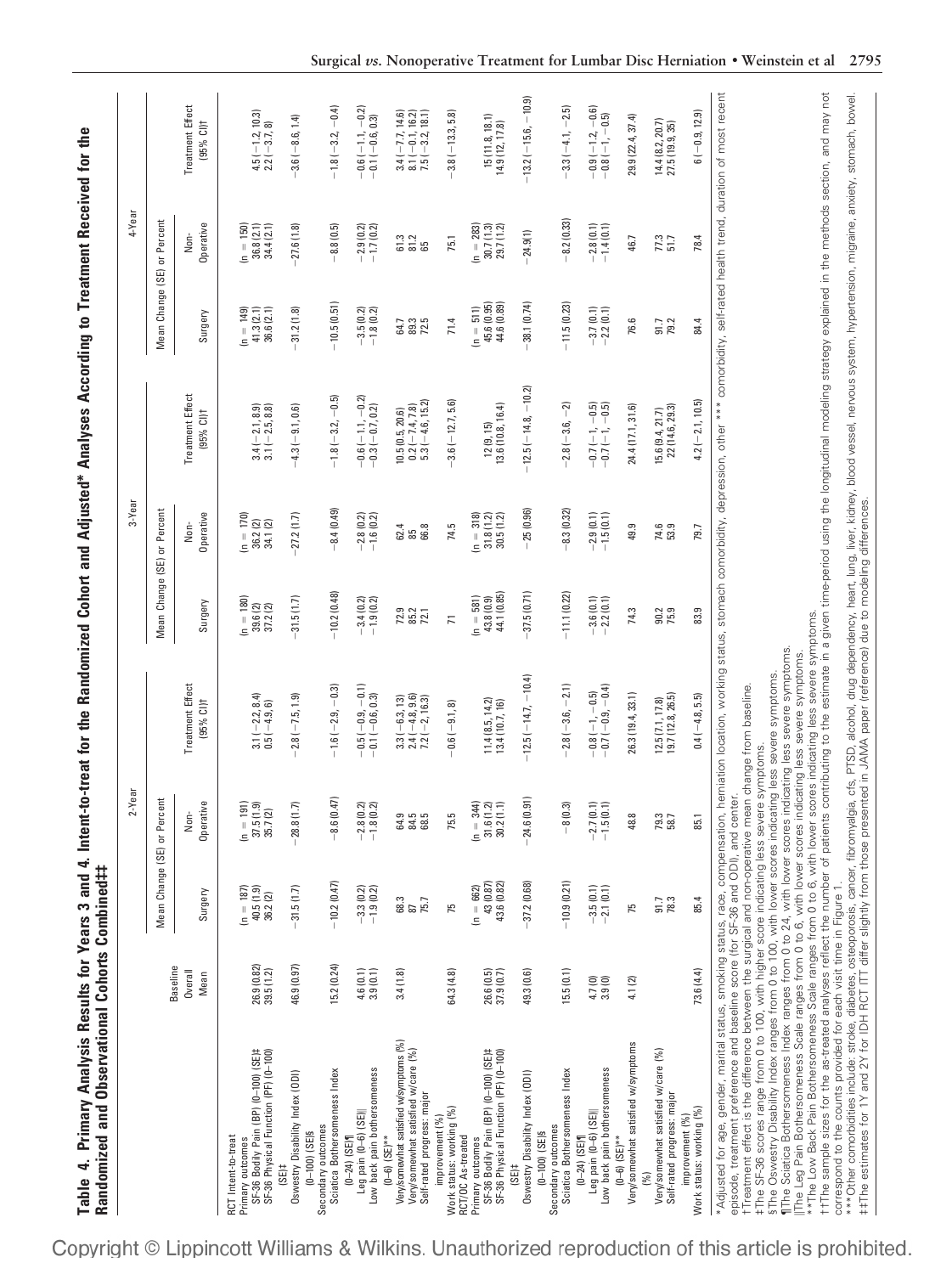

Figure 2. Primary outcomes (SF-36 Bodily Pain and Physical Function, and Oswestry Disability Index) in the randomized and observational cohorts during 2 years of follow-up. The graphs show both the intent-to-treat and the as-treated analyses for the randomized cohort (column on the left) and the as-treated analysis for the observation cohort (column on the right). The horizontal dashed line in each of the 4 SF-36 graphics represents normal values adjusted for age and sex. The I bars represent 95% confidence intervals. At 0 months, the floating data points represent the observed mean scores for each study group, whereas the data points on plot lines represent the overall means used in the adjusted analyses.

# **Discussion**

In patients with a herniated disc confirmed by imaging and leg symptoms persisting for at least 6 weeks, surgery

was superior to nonoperative treatment in relieving symptoms and improving function. In the as-treated analysis, the treatment effect for surgery was seen as early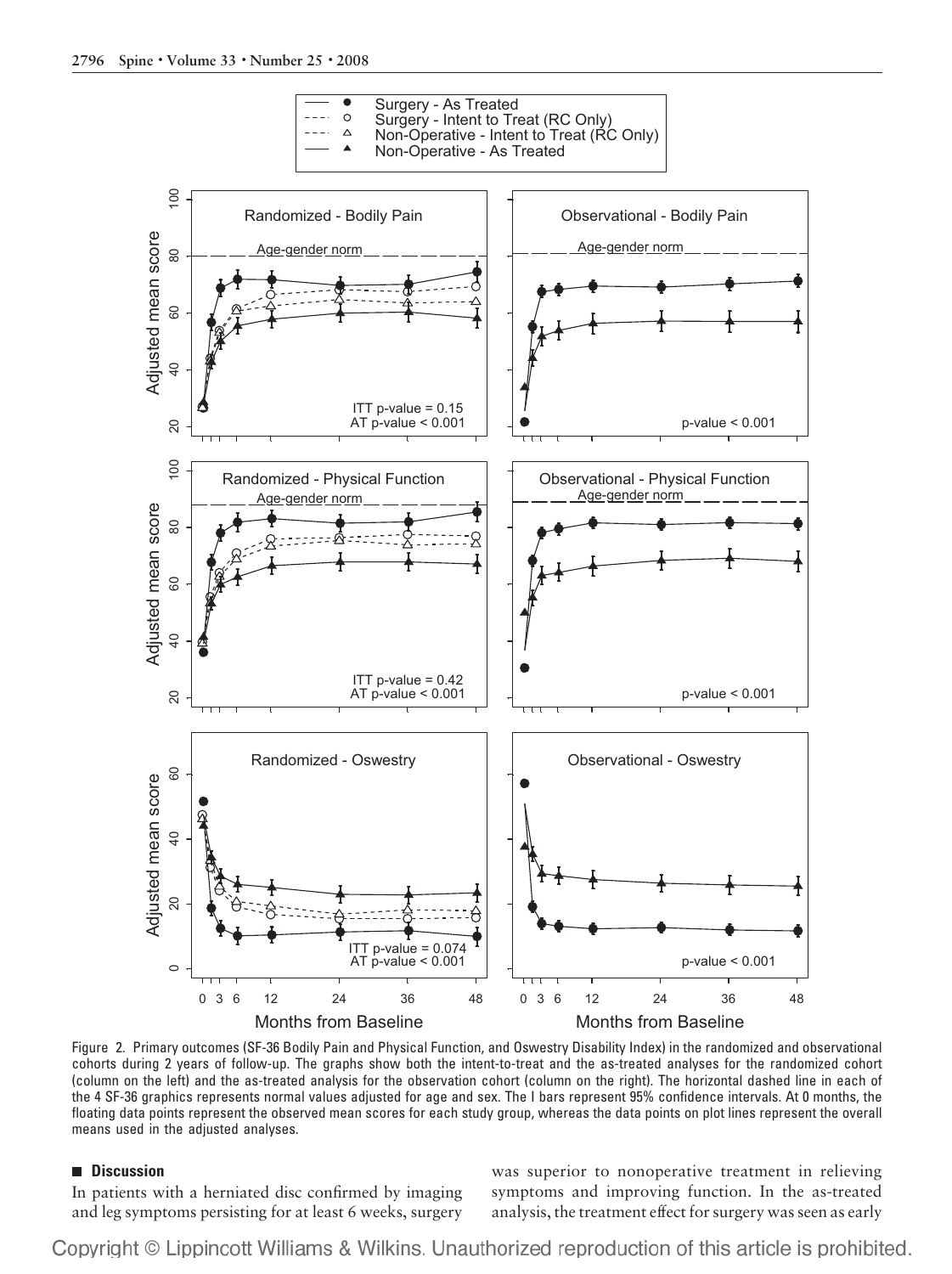

# Randomized and Observational



Figure 3. Secondary outcomes in the randomized and observational cohorts during 2 years of follow-up.

as 6 weeks, appeared to reach a maximum by 6 months, and persisted over 4 years. It is notable that the nonoperative group improved significantly, and this improvement persisted throughout the 4-year period. Under reasonable assumptions, this mixing of treatments due to crossover can be expected to create a bias toward the null in the intent-to-treat analyses. $2,17$  The large effects seen in the as-treated analysis after adjustments for characteristics of the crossover patients suggest that the intent-totreat analysis underestimates the true effect of surgery.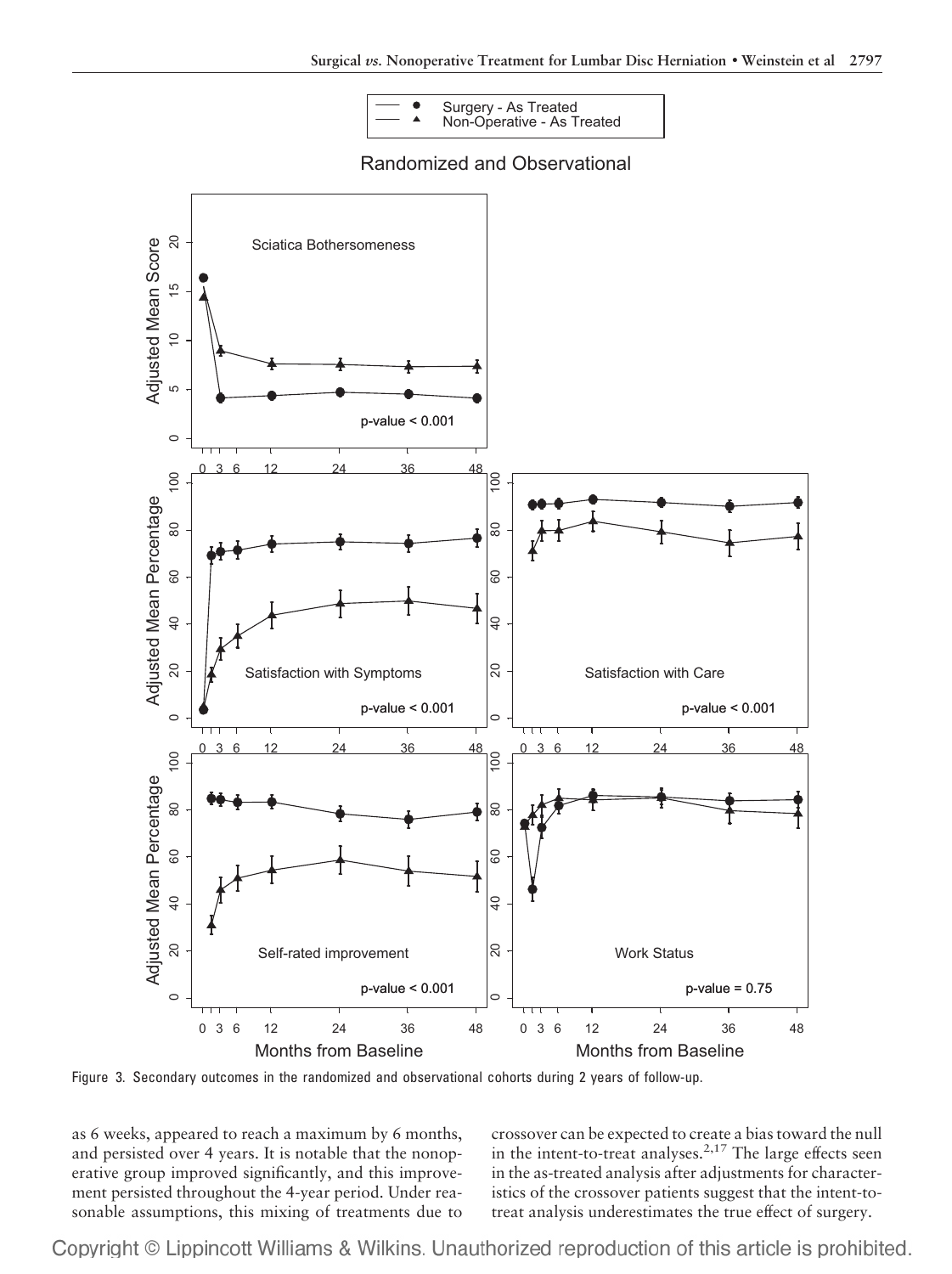The SPORT data are supported by the only other recent randomized trial for disc herniation, Peul *et al*. <sup>2</sup> In that study, 39% of those randomized to nonoperative treatment crossed over to surgery at about 5 months. This is nearly identical to SPORT, in which 38% had crossed into surgery by 6 months. The estimated improvements 1 year after surgery in these 2 studies were similar (Peul *vs.* SPORT): SF-36 BP: 59.3 *versus* 43.7; SF-36 PF: 50.3 *versus* 44.4; and sciatica bothersomeness:  $-11.5$  *versus*  $-11.2$ . In addition, the differences at 1 year between randomized groups in the intent-to-treat analyses were also quite similar: SF-36 BP: 2.7 *versus* 3.6; SF-36 PF: 2.2 *versus* 2.0; and sciatica bothersomeness:  $-0.4$  *versus*  $-1.9$ . These results further validate the SPORT randomized cohort results but again highlight the need to also consider the as-treated analysis in this study population to estimate the true effect of surgery and to avoid bias towards the null.

#### *SPORT Randomized* **Versus** *Observational Cohorts*

Debate continues in the scientific literature regarding the optimal role of observational studies *versus* randomized trials.18,19 The design of SPORT and its long-term follow-up provides an opportunity to compare over time the randomized trial results to its simultaneously enrolled observational cohort.<sup>3-5,20,21</sup> These 2 cohorts were remarkably similar at baseline. Patients in the observational cohort were relatively more symptomatic and functionally impaired than those in the randomized cohort; however, the absolute differences were quite small: 4.3 points on the ODI, 2.9 points on SF-36 PF, and 0.6 on the sciatica bothersomeness index. Given these similarities and our formal comparison of treatment effect between cohorts, the combined analyses are well justified.

#### *Comparisons to Other Studies*

There are no long-term studies reporting the same primary outcome measures as SPORT. As demonstrated above, the results of SPORT primary outcomes at 1 year and Peul *et al*<sup>2</sup> secondary measures are quite similar, but longer follow-up for the Peul study is necessary for further comparison. Unlike the suggestions made in the Weber study, $^{23}$  the differences in the outcomes between treatment groups remained relatively constant after the first year, suggesting the importance of ongoing follow-up of the patients in SPORT (Table 4, Figures 2 and 3).

The results of SPORT are similar to the Maine Lumbar Spine Study  $(MLSS)^{22}$  and the Weber study.<sup>23</sup> The MLSS reported somewhat larger adjusted treatment effect differences at 5 years between patients who had received surgery within 3 months *versus* those that had not when compared to the SPORT 4-year data:  $-7.1$  *versus*  $-3.3$  (sciatica bothersomeness);  $-2.0$  *versus*  $-0.9$  (leg pain in the past week); and  $-1.2$  *versus*  $-0.8$  (low back pain in the past week). The differences are mainly related to greater improvements in the nonoperative group in

SPORT *versus* MLSS; that is, the sciatica bothersomeness nonoperative mean change from baseline for SPORT was  $-8.2$  at 4 years *versus* MLSS  $-4.6$  at 5 years. While there are no validated outcome measures that can be directly compared between SPORT and the Weber study,  $^{23}$  their 4 year results of 70% more patients in the surgical group and 51% in the conservative treatment group with "good" results is similar to SPORT's 79.2% self-rated major improvement in the surgery group and 51.7% in the nonoperative group at 4 years.

Given the increasing rates of disability and related cost for back conditions worldwide,<sup>24</sup> work status is thought to be an important measure of success in this population. However, return to work appears to be independent of treatment received and does not follow improvement in pain, function or satisfaction with treatment (percent working at 4 years: surgical 84.4%, non operative 78.4%; 6.0 treatment effect (95% CI:  $-0.9$  to 12.9) (Table 4 and Figure 3E). The MLSS also showed no significant effect of surgery on return to work. From varied perspectives—payer, provider, and patient—setting expectations regarding treatment and the issue of work status must be considered in light of these results. A formal cost-effectiveness analysis of SPORT disc herniation patients with workers compensation is underway.<sup>25</sup> We have performed a formal cost effectiveness analysis of the combined SPORT disc herniation cohorts over 2 years.<sup>26</sup> It revealed that the cost per Quality-Adjusted-Life Year (QALY) gained for surgery relative to nonoperative care was \$69,403 (95% CI: \$49,523; \$94,999), concluding that surgery is cost-effective.

Over the 4 years there was little evidence of harm from either treatment. The 4-year rate of reoperation was 10%, which is lower than the 19.4% reported by MLSS at 5 years. $22$ 

#### *Limitations*

Although our results are adjusted for characteristics of crossover patients and control for important baseline covariates, the as-treated analyses presented do not share the strong protection from confounding that exists for an intent-to-treat analysis. $2^{-4}$  However, the as-treated analyses yielded results similar to prior studies and to a welldesigned, randomized trial by Peul *et al*. <sup>2</sup> Another limitation is the heterogeneity of the nonoperative treatment interventions, discussed in our prior papers.<sup>3,4</sup>

# **Conclusion**

In the as-treated analysis combining the randomized and observational cohorts, which carefully controlled for potentially confounding baseline factors, patients treated surgically for intervertebral disc herniation showed significantly greater improvement in pain, function, satisfaction, and self-rated progress over 4 years compared to patients treated nonoperatively. It appears, despite the improvement in symptoms, that except for the first 6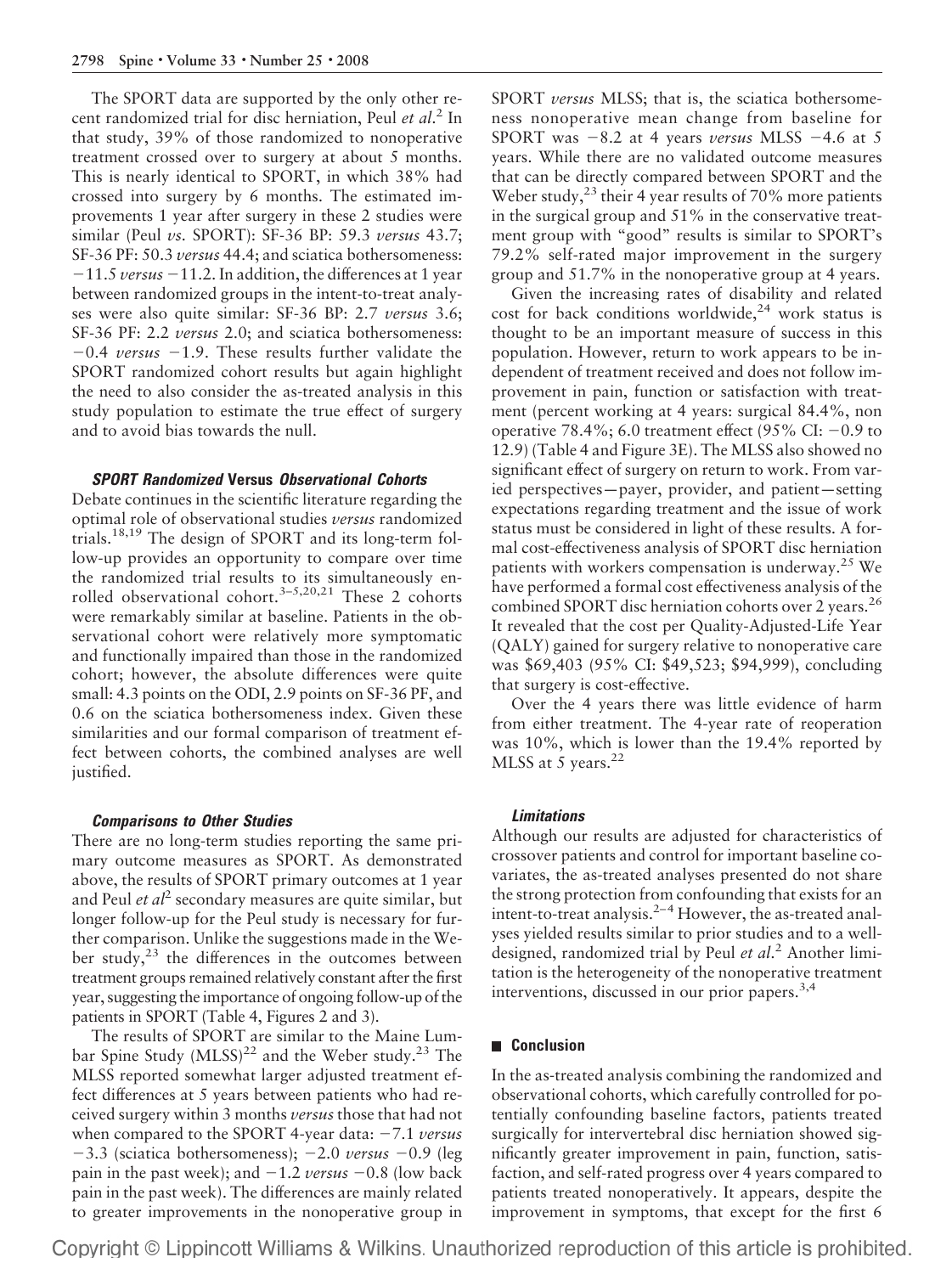weeks after surgery, work status is not related to treatment.

# **Key Points**

• At 4-year follow-up, patients who had surgery for intervertebral disc herniation maintained greater improvement in all primary outcomes compared to those who remained nonoperative based on as-treated analyses.

● Except for work status, all secondary measures retained a significant benefit for surgery at 4 years. ● Work status showed a nonsignificant benefit for surgery at 4 years.

## *Acknowledgments*

We thank Tamara S. Morgan, MA, Department of Orthopedic Surgery, Dartmouth Medical School, for graphic design and production, journal interfacing, and shepherding the SPORT study from its original submission and into the foreseeable future. Ms. Morgan is funded through the department, through The Dartmouth Institute, and partially by SPORT.

This study is dedicated to the memory of Brieanna Weinstein.

Contributors: Project coordinator, Judi Lowenburg Forman, MPH. Site Contributors (In order by randomized cohort enrollment): Dartmouth-Hitchcock Medical Center: William A. Abdu, Barbara Butler-Schmidt, J. J. Hebb. William Beaumont Hospital: Harry Herkowitz, Gloria Bradley, Melissa Lurie. Rothman Institute at Thomas Jefferson Hospital: Todd Albert, Allan Hilibrand, Carol Simon. Hospital for Special Surgery: Frank Cammisa, Brenda Green. Nebraska Foundation for Spinal Research: Michael Longley, Nancy Fullmer, Ann Marie Fredericks. Emory University-The Emory Clinic: Scott Boden, Sally Lashley. Washington University: Lawrence Lenke, G. A. Stobbs. University Hospitals of Cleveland/Case-Western-Reserve: Sanford Emery, Chris Furey, Kathy Higgins. Hospital for Joint Diseases: Thomas Errico, Alex Lee. Kaiser-Permanente: Harley Goldberg, Pat Malone. University of California–San Francisco: Serena Hu, Pat Malone. Rush-Presbyterian-St. Luke's: Gunnar Andersson, Margaret Hickey. Maine Spine & Rehabilitation: Robert Keller.

Site Enrollers (In order by randomized enrollment): William Abdu (Dartmouth-Hitchcock Medical Center); David Montgomery, Harry Herkowitz (William Beaumont Hospital); Ted Conliffe, Alan Hilibrand (Rothman Institute at Thomas Jefferson Hospital); Perry Ball (Dartmouth); Frank Cammisa (Hospital for Special Surgery); S. Tim Yoon (Emory University–The Emory Clinic); Randall Woodward (Nebraska Foundation for Spinal Research); Brett Taylor (Washington University); Todd Albert (Rothman); Richard Schoenfeldt (Hospital for Joint Diseases); Jonathan Fuller (Nebraska Foundation for Spinal Research); Harvinder Sandhu (Hospital for

Special Surgery); Scott Boden (Emory); Carolyn Murray (Dartmouth); Michael Longley (Nebraska Foundation for Spinal Research); Ronald Moskovich (Hospital for Joint Diseases); Keith Bridwell (Washington University); John McClellan (Nebraska Foundation for Spinal Research); Lawrence Lenke (Washington University); Ferdy Massimino (Kaiser Permanente); Lawrence Kurz (Beaumont); Joseph Dryer (Hospital for Joint Diseases); Sanford Emery (University Hospitals of Cleveland/Case Western Reserve); Susan Dreyer, Howard Levy (Emory); Patrick Bowman (Nebraska Foundation for Spinal Research); Thomas Errico (Hospital for Joint Diseases); Lee Thibodeau (Maine Spine and Rehabilitation); Jeffrey Fischgrund (Beaumont); Mark Splaine (Dartmouth); John Bendo (Hospital for Joint Diseases); Taylor Smith (University of California–San Francisco); Eric Phillips (Nebraska Foundation for Spinal Research); Dilip Sengupta (Dartmouth); David Hubbell (Emory); Henry Schmidek (Dartmouth); Harley Goldberg (Kaiser); Robert Rose (Dartmouth); Sig Berven (University of California– San Francisco); Frank Phillips, Howard An (Rush-Presbyterian-St Luke's Medical Center); Colleen Olson (Dartmouth); Anthony Margherita, John Metzler (Washington University); Jeffrey Goldstein (Hospital for Joint Diseases); Phaedra Mcdonough (Dartmouth); James Farmer (Hospital for Special Surgery); Marsolais (Case Western); Gunnar Andersson (Rush-Presbyterian-St Luke's); Hilda Magnadottir, Jim Weinstein, Jon Lurie (Dartmouth); J. X. Yoo (Case Western); John Heller (Emory); Jeffrey Spivak (Hospital for Joint Diseases); Roland Hazard (Dartmouth); Michael Schaufele (Emory); Jeffrey Florman (Maine Spine and Rehabilitation); Philip Bernini (Dartmouth); Eeric Truumees (Beaumont); K. Daniel Riew (Washington University); Timothy Burd (Nebraska Foundation for Spinal Research); John Rhee (Emory); Henry Bohlman (Case Western); Richard Perry (Hospital for Joint Diseases); Edward Goldberg (Rush-Presbyterian-St Luke's); Christopher Furey (Case Western).

#### **References**

- 1. Dartmouth Atlas Working Group. *Dartmouth Atlas of Musculoskeletal Health Care*ed. Chicago, IL: American Hospital Association Press, 2000.
- 2. Peul WC, van Houwelingen HC, van den Hout WB, et al. Surgery versus prolonged conservative treatment for sciatica. *N Engl J Med* 2007;356: 2245–56.
- 3. Weinstein JN, Lurie JD, Tosteson TD, et al. Surgical vs nonoperative treatment for lumbar disk herniation: the Spine Patient Outcomes Research Trial (SPORT) observational cohort. *JAMA* 2006;296:2451–9.
- 4. Weinstein JN, Tosteson TD, Lurie JD, et al. Surgical vs nonoperative treatment for lumbar disk herniation: the Spine Patient Outcomes Research Trial (SPORT): a randomized trial. *JAMA* 2006;296:2441–50.
- 5. Birkmeyer NJ, Weinstein JN, Tosteson AN, et al. Design of the Spine Patient outcomes Research Trial (SPORT). *Spine* 2002;27:1361–72.
- 6. Delamarter R, McCullough J. Microdiscectomy & Microsurgical Laminotomies. In Frymoyer J ed. *The Adult Spine: Principles and Practice.* 2nd ed. Philadelphia: Lippincott-Raven Publishers, 1996.
- 7. McHorney CA, Ware JE Jr, Lu JF, et al. The MOS 36-item Short-Form Health Survey (SF-36): III. Tests of data quality, scaling assumptions, and reliability across diverse patient groups. *Med Care* 1994;32:40–66.
- 8. Daltroy LH, Cats-Baril WL, Katz JN, et al. The North American Spine Society lumbar spine outcome assessment Instrument: reliability and validity tests. *Spine* 1996;21:741–9.